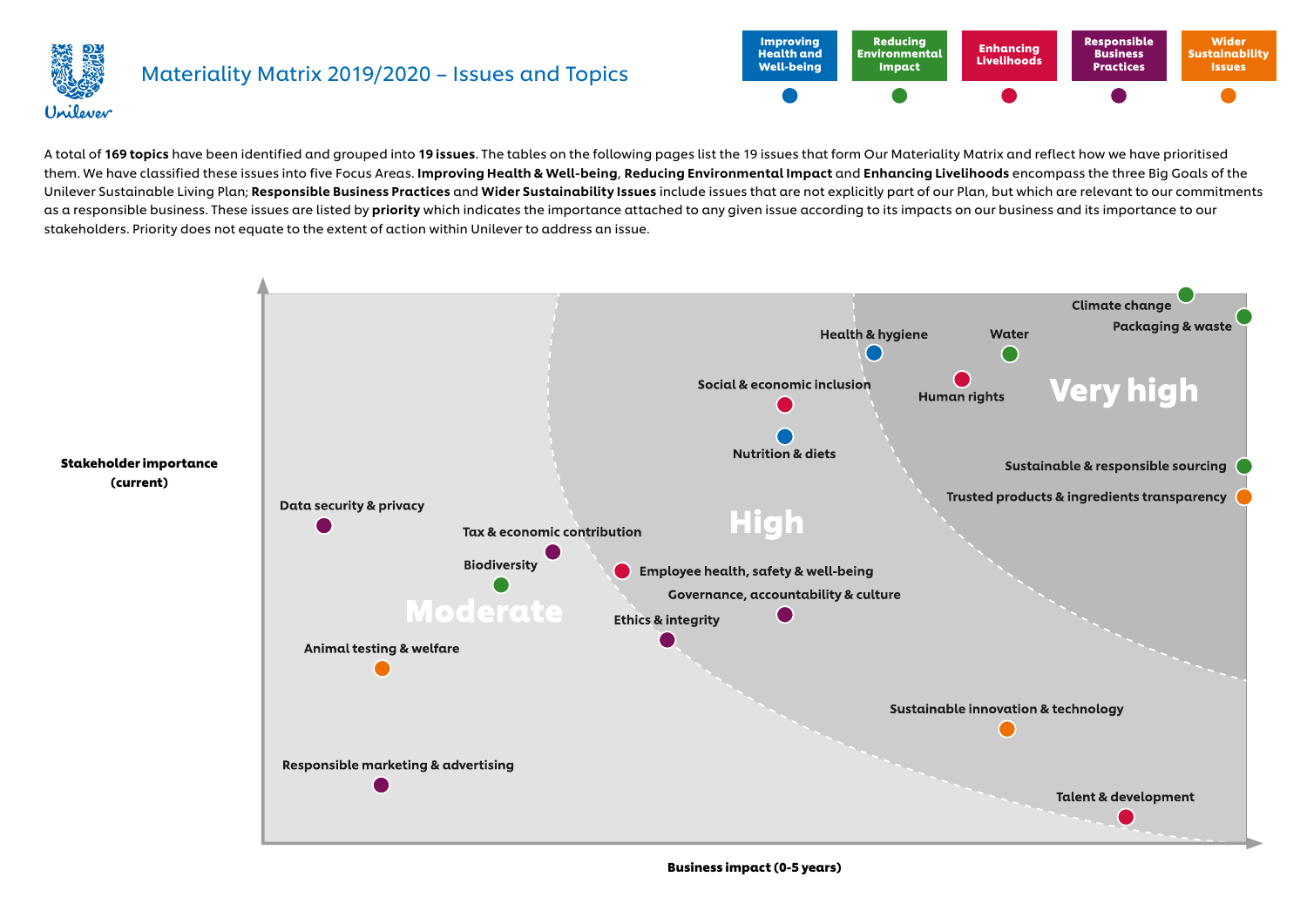



# Improving Health and Well-being

| <b>Very high priority</b>                                                                                                                                                                                              |                                                                                                                                                                                                                                                                                                                                          |  |
|------------------------------------------------------------------------------------------------------------------------------------------------------------------------------------------------------------------------|------------------------------------------------------------------------------------------------------------------------------------------------------------------------------------------------------------------------------------------------------------------------------------------------------------------------------------------|--|
| <b>Health &amp; hygiene</b><br>Definition: Improving the health and hygiene of<br>stakeholders across our value chain through products,<br>campaigns and partnerships.                                                 | • Handwashing<br>• Hygiene<br>$\bullet$ Oral health<br>• Sanitation                                                                                                                                                                                                                                                                      |  |
| <b>High priority</b>                                                                                                                                                                                                   |                                                                                                                                                                                                                                                                                                                                          |  |
| <b>Nutrition &amp; diets</b><br>Definition: Developing products with a balanced nutritional<br>profile and promoting consumers' understanding of their<br>own nutrition, and its links to their health and well-being. | • Access and affordability<br>• Calories<br>• Diets and lifestyle<br>• Fortification<br>• Meat and dairy-free alternatives<br>• Nutritional labelling<br>• Nutritional profile<br>• Product reformulation<br>• Religious or vegetarian suitability<br>$\bullet$ Salt<br>$\bullet$ Saturated fat<br>$\bullet$ Sugar<br>$\bullet$ Transfat |  |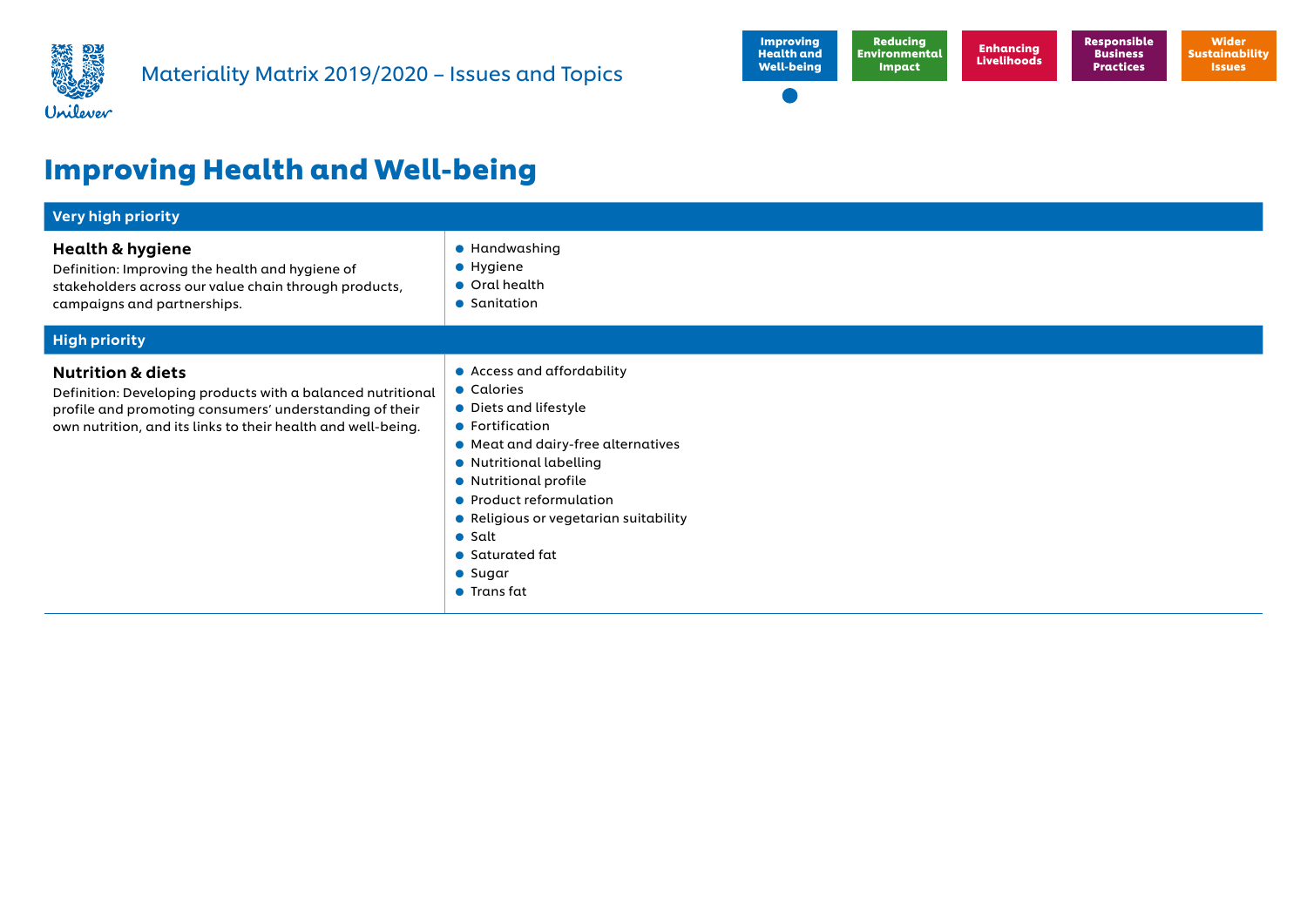



## Reducing Environmental Impact

| <b>Very high priority</b>                                                                                                                                                                                                                                                                                                    |                                                                                                                                                                                                                               |                                                                                                                                                                                                                                  |                                                                                                                                                             |
|------------------------------------------------------------------------------------------------------------------------------------------------------------------------------------------------------------------------------------------------------------------------------------------------------------------------------|-------------------------------------------------------------------------------------------------------------------------------------------------------------------------------------------------------------------------------|----------------------------------------------------------------------------------------------------------------------------------------------------------------------------------------------------------------------------------|-------------------------------------------------------------------------------------------------------------------------------------------------------------|
| <b>Climate change</b><br>Definition: Reducing GHG emissions, energy use and<br>mitigating the effects of long-term changes in the Earth's<br>climate and its physical impacts on business operations,<br>communities and the natural environment. Advocacy and<br>partnerships with others to reduce climate change impacts. | • Access to affordable, reliable and<br>sustainable energy<br>• Air pollution<br>• Alternative energy sources<br>• Climate partnerships & advocacy<br>• Deforestation                                                         | • Direct energy consumption<br>• GHG emissions from our value chain<br>• Low carbon products<br>• Operational eco-efficiency<br>• Refrigerants<br>• Renewable energy                                                             | <b>•</b> Transportation                                                                                                                                     |
| Packaging & waste<br>Definition: Reducing the environmental impact of packaging<br>and waste, including the protection of marine environments.                                                                                                                                                                               | • Biodegradable/bio-based packaging<br>• Circular economy<br>$\bullet$ Consumer waste<br>$\bullet$ Energy from waste<br>• Fibres<br>• Food waste                                                                              | • Livelihoods of waste pickers<br>• Marine life & plastic pollution<br>• Microplastics<br>• New business models: reusable<br>& refillable packaging<br>• Operational (manufacturing;<br>offices; logistics) waste                | • Package collection & recycling<br>• Recycling technologies<br>$\bullet$ Sachet waste<br>$\bullet$ Single-use packaging<br>· Wipes<br>• Virgin plastic     |
| Water<br>Definition: Improving access to water, and managing water<br>use and abstraction sustainably across our value chain.                                                                                                                                                                                                | • Access to affordable water<br>& water services<br>● Biodegradability: formulation &<br>chemical use in manufacturing<br>and agriculture<br>• Conflict & competition over water<br>resources<br>$\bullet$ Consumer water use | • Safe drinking water<br>• Water abstracted for production<br>• Water availability & security<br>• Water discharge<br>• Water in ecosystem protection &<br>restoration (also water recycling)<br>• Water partnerships & advocacy | • Water pollution<br>• Water quality<br>• Water regulation<br>• Water reuse & recycling<br>• Water-related risks & management<br>• Water use in agriculture |
| Sustainable & responsible sourcing<br>Definition: Ensuring the social, environmental and<br>economic sustainability of key agricultural raw ingredients<br>in the supply chain - and sourcing of non-agricultural<br>materials in a responsible, fair and transparent manner.                                                | • Cereals<br>• Certification<br>$\bullet$ Cocoa<br>• Conflict materials<br>• Dairy<br>• Environmental degradation<br>• Extended producer responsibility<br>• Food commodity prices<br>• Food security                         | • Herbal infusions<br>$\bullet$ Land use<br>• Organic products<br>$\bullet$ Palm oil<br>• Paper & board<br>• Rapeseed<br>• Responsible sourcing of non-<br>agricultural goods and services<br>$\bullet$ Soy                      | $\bullet$ Sugar<br>• Sustainable sourcing of<br>agricultural crops<br>$\bullet$ Tea<br>● Traceability & transparency<br>• Vanilla<br>• Vegetables           |
| <b>Moderate priority</b>                                                                                                                                                                                                                                                                                                     |                                                                                                                                                                                                                               |                                                                                                                                                                                                                                  |                                                                                                                                                             |
| <b>Biodiversity</b><br>Definition: Protecting the variety and value of plant and animal<br>life on Earth by applying sustainable agricultural practices.                                                                                                                                                                     | $\bullet$ Flora & fauna<br>• Natural capital                                                                                                                                                                                  |                                                                                                                                                                                                                                  |                                                                                                                                                             |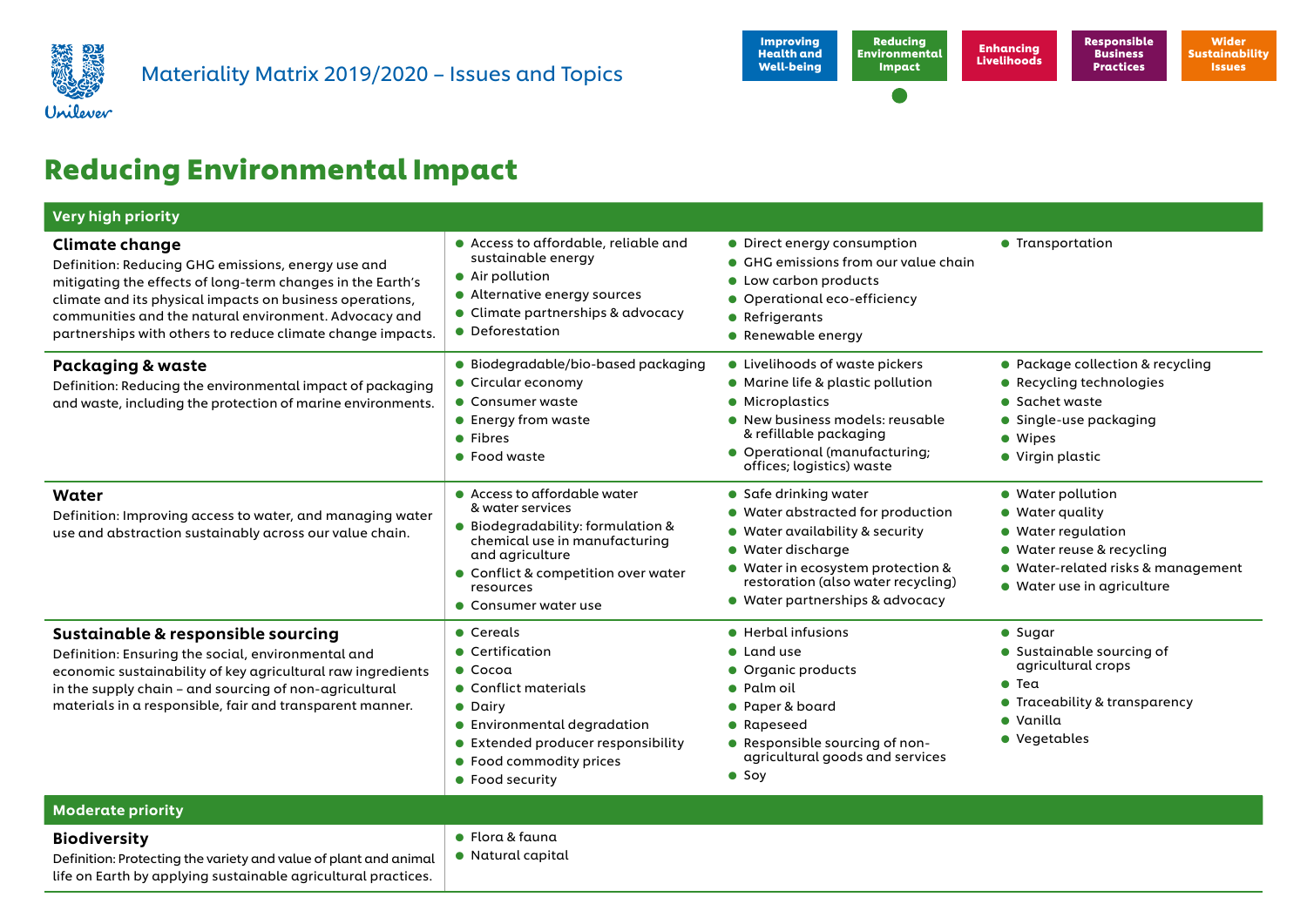



# Enhancing Livelihoods

| <b>Very high priority</b>                                                                                                                                                                                    |                                                                                                                                                                                                                    |                                                                                                                                                                                     |                                                                                                                                                       |
|--------------------------------------------------------------------------------------------------------------------------------------------------------------------------------------------------------------|--------------------------------------------------------------------------------------------------------------------------------------------------------------------------------------------------------------------|-------------------------------------------------------------------------------------------------------------------------------------------------------------------------------------|-------------------------------------------------------------------------------------------------------------------------------------------------------|
| <b>Human Rights</b><br>Definition: Upholding and promoting the basic rights<br>and freedoms of all who work across the value chain.                                                                          | • Child labour<br>• Discrimination<br>$\bullet$ Equality of opportunity & treatment<br>• Forced labour<br>• Freedom of association & collective<br>bargaining                                                      | • Harassment<br>liformal labour in our value chain<br>• Labour management relations<br>• Land rights<br>• Maternity & paternity protection<br>• Migrant workers & trafficking       | • Modern slavery<br>• Rights of indigenous peoples<br>• Sexual exploitation<br><b>•</b> Training & education<br>• Working hours                       |
| <b>High priority</b>                                                                                                                                                                                         |                                                                                                                                                                                                                    |                                                                                                                                                                                     |                                                                                                                                                       |
| Social & economic inclusion<br>Definition: Delivering business growth that benefits multiple<br>stakeholder groups, and ensuring fair compensation at all<br>levels across the business and our value chain. | • Access to land & opportunities<br>• Emerging markets strategy<br>• Equal remuneration<br>$\bullet$ Executive pay<br>$\bullet$ Fair trade<br>• Gender diversity & inclusion<br>• Gender equality in the workplace | • Gender pay gap<br>• Gender pricing<br>• Knowledge transfer to emerging<br>markets<br>• Living Wage<br>• Opportunities for young people<br>• Product affordability & accessibility | • Rural development<br>• Self-esteem & body confidence<br>• Smallholder farmers<br>• Small-scale retailers<br>• Socially inclusive<br>business models |
| <b>Employee health, safety &amp; well-being</b><br>Definition: Protecting and promoting the physical<br>and mental well-being of employees.                                                                  | • Communicable diseases<br>• Mental health & well-being<br>• Non-communicable diseases<br>(e.g. cancer, diabetes, obesity)<br>• Occupational health & safety<br>• Physical health                                  |                                                                                                                                                                                     |                                                                                                                                                       |
| <b>Talent &amp; development</b><br>Definition: Attracting, retaining and developing the best<br>talent through policies and practices related to employees.                                                  | • Access to talent<br>• Employment practices<br>$\bullet$ Employee engagement<br>• Talent attraction & retention                                                                                                   |                                                                                                                                                                                     |                                                                                                                                                       |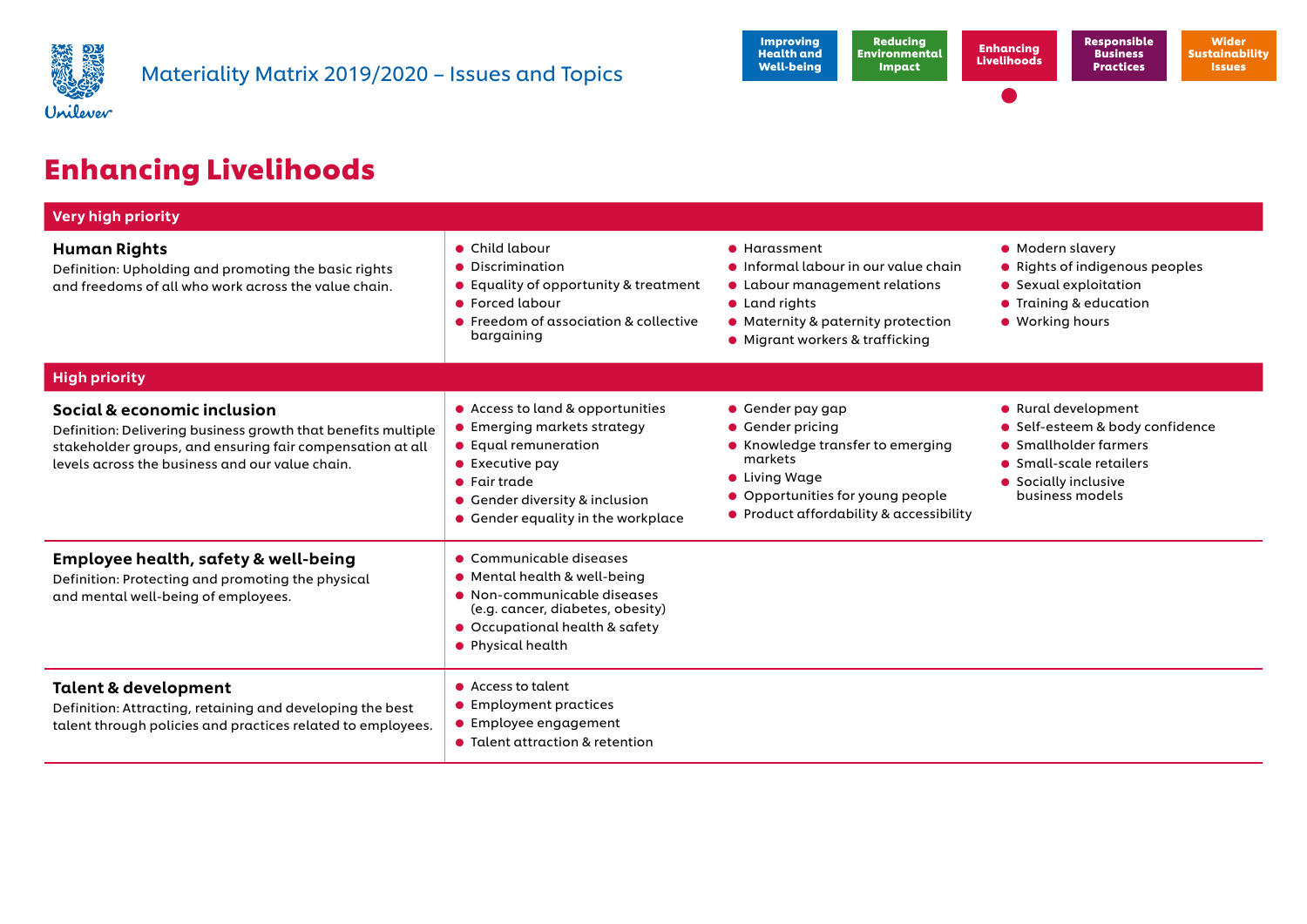



## Responsible Business Practices

| <b>High priority</b>                                                                                                                                                                                                                               |                                                                                                                                                                                      |                                                                                       |
|----------------------------------------------------------------------------------------------------------------------------------------------------------------------------------------------------------------------------------------------------|--------------------------------------------------------------------------------------------------------------------------------------------------------------------------------------|---------------------------------------------------------------------------------------|
| Governance, accountability & culture<br>Definition: Implementing policies and practices to ensure<br>all stakeholder expectations are met and to help manage<br>risks and crises - and ensuring that employees are confident<br>about speaking up. | • Accountability to stakeholders<br>Board composition & effectiveness<br>$\bullet$<br>• Employment culture<br>• Transparency & reporting<br>• Values<br>• Whistle blowing            |                                                                                       |
| <b>Ethics &amp; integrity</b><br>Definition: Ensuring employees live Unilever's values in their<br>own work, are vigilant in identifying potential concerns<br>and confident about speaking up in such situations.                                 | • Anti-bribery & corruption<br>• Anti-counterfeiting<br>• Anti-trust/anti-competitive behaviour<br>• Compliance                                                                      | ● Ethical business practices<br>• Intellectual property<br>• Public policy & lobbying |
| <b>Moderate priority</b>                                                                                                                                                                                                                           |                                                                                                                                                                                      |                                                                                       |
| Data security & privacy<br>Definition: Protecting Unilever and others' data from<br>malicious attack and improper use.                                                                                                                             | • Cyber security<br>$\bullet$ Data privacy                                                                                                                                           |                                                                                       |
| Tax and economic contribution<br>Definition: Paying tax in a fair and transparent manner,<br>and responding appropriately to specific tax policies<br>(e.g. carbon, sugar). Making a positive contribution<br>to local and national economies.     | $\bullet$ Economic value added<br>$\bullet$ New ventures/acquisitions<br>Payments to suppliers<br>$\bullet$<br>• Tax contributions<br>• Tax incentives<br>$\bullet$ Tax transparency |                                                                                       |
| <b>Responsible marketing and advertising</b><br>Definition: Marketing to consumers in an appropriate<br>and responsible manner.                                                                                                                    | • Gender and other stereotyping<br>• Marketing to children<br>• Marketing to other vulnerable groups<br>• Responsible marketing practices                                            |                                                                                       |